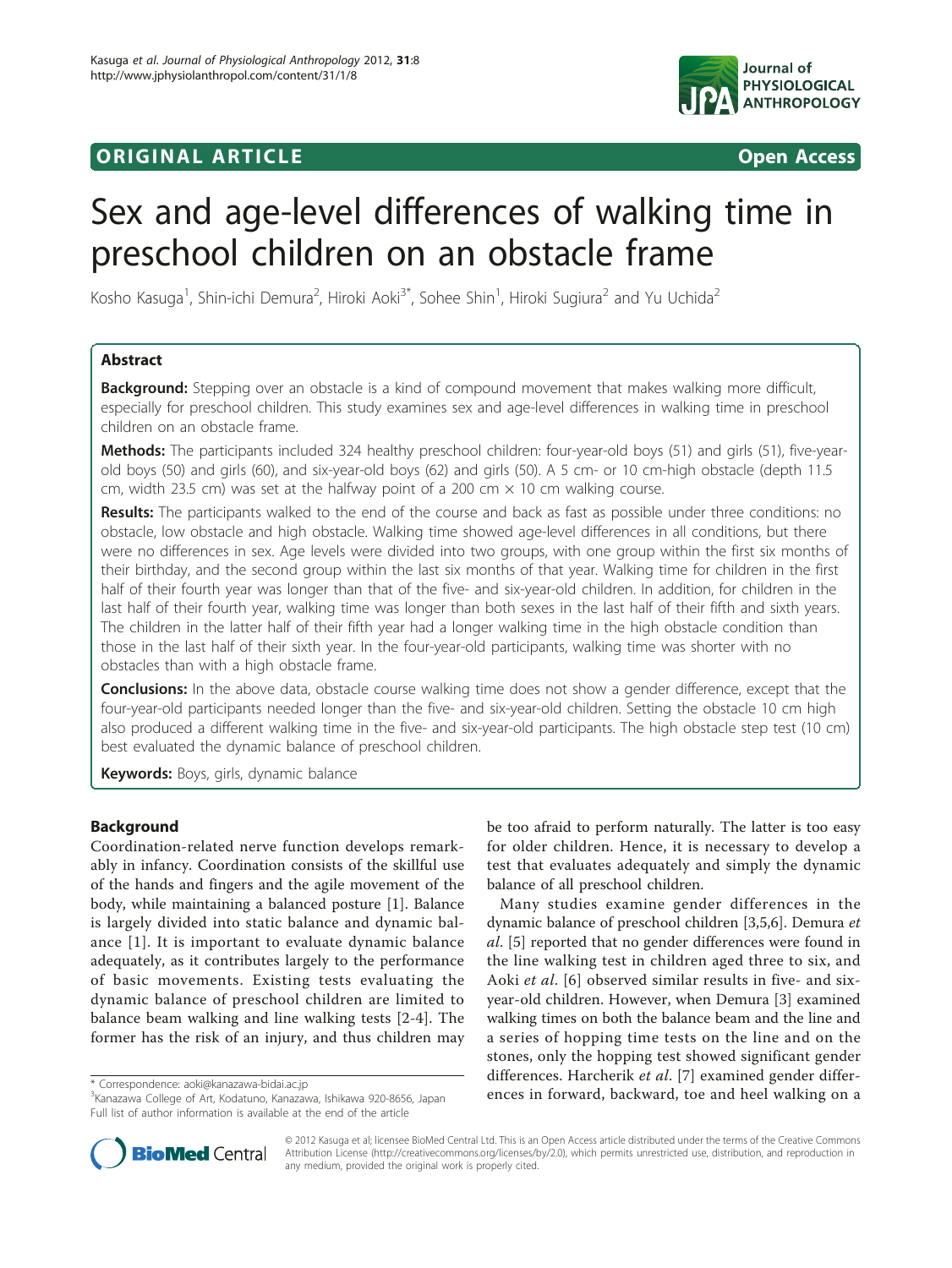<span id="page-1-0"></span>balance beam in four- to five-year-old, six- to eight-yearold, nine- to eleven-year-old and twelve- to fourteenyear-old children. They reported a difference only in backward walking. The results of the simple line or balance beam walking test, therefore, may not reveal gender differences. Aoki et al. [[6\]](#page-5-0) showed that stepping over an obstacle is a kind of compound movement that makes walking more difficult, especially for preschool children. Hence, in adjusting to the obstacle, a gender difference may occur in walking time due to greater difficulty.

At the same time, Aoki et al. [\[6](#page-5-0)] reported that balance beam walking time was significantly longer in five-yearold children than in six-year-old children. Clifton [[8](#page-5-0)] examined age differences in the beam walking test score in two- to five-year-old children, and reported that walking test scores rise with age. According to a study by Demura et al. [[5\]](#page-5-0), there were no differences in walking time for children three to five years old, but the walking time of the six-year-old children was shorter than that of the five-year-old children. It is thought that the development of dynamic balance affects time walking in a straight line. Obstacles may produce significant age difference in walking time, due to increasing difficulty.

This study examines sex and age-level differences of walking time in preschool children.

# Methods

#### Participants

The participants were 324 healthy preschool children, aged four to six years old. Participants' details are shown in Table 1. The experimental purpose and methods were explained to each child and their parents, and their consent was obtained. This study protocol was approved by the Kanazawa University Department of Education.

# Procedures

An obstacle (11.5 cm length, 23.5 cm width) was set at the halfway point of a pathway (200 cm length, 10 cm width) (Figure 1). The participants walked along the pathway under three conditions: no obstacle; low (5 cm high); and high obstacle (10 cm high). The participants began walking at a start line (10 cm  $\times$  10 cm tape line), reached the turn line (10 cm  $\times$  10 cm tape line), and returned to the start line. The participant's time from the start to the finish was measured.

The children were instructed to walk as fast as possible, to change direction quickly after reaching the turn line, and to return to the original position. We started the measurement again if one child stepped out of the line or touched an obstacle. If this occurred three times in succession, measurement was judged to be impossible.

| rage 7 |  | nt | h |
|--------|--|----|---|
|--------|--|----|---|

#### Table 1 Basic statistics of age, height and weight

|       |                 |               | Age<br>(years) |     | Height<br>(cm) |     | Weight<br>(kq) |     |
|-------|-----------------|---------------|----------------|-----|----------------|-----|----------------|-----|
|       |                 | <b>Number</b> | Mean           | SD  | Mean           | SD  | Mean           | SD  |
|       | 4 years (First) | 23            | 4.2            | 0.2 | 100.9          | 3.4 | 16.5           | 1.2 |
|       | 4 years (Last)  | 28            | 4.7            | 0.1 | 102.4          | 4.4 | 16.7           | 1.6 |
| Boys  | 5 years (First) | 23            | 5.2            | 0.1 | 107.2          | 4.0 | 18.0           | 1.5 |
|       | 5 years (Last)  | 27            | 5.7            | 0.1 | 107.4          | 4.4 | 17.7           | 1.8 |
|       | 6 years (First) | 35            | 6.2            | 0.1 | 112.8          | 5.0 | 20.1           | 2.3 |
|       | 6 years (Last)  | 27            | 6.7            | 0.1 | 115.9          | 3.7 | 20.8           | 1.5 |
|       | 4 years (First) | 24            | 4.2            | 0.2 | 99.3           | 4.6 | 16.0           | 2.0 |
|       | 4 years (Last)  | 27            | 4.8            | 0.2 | 102.6          | 3.8 | 16.6           | 1.9 |
| Girls | 5 years (First) | 32            | 5.2            | 0.1 | 105.4          | 3.6 | 17.7           | 1.7 |
|       | 5 years (Last)  | 28            | 5.7            | 0.2 | 108.2          | 5.6 | 18.4           | 2.9 |
|       | 6 years (First) | 26            | 6.2            | 0.2 | 112.3          | 3.2 | 19.7           | 2.0 |
|       | 6 years (Last)  | 24            | 6.7            | 0.1 | 116.2          | 3.5 | 21.0           | 1.7 |

SD: standard deviation

Results of two-way ANOVA, \*P < 0.05

[Height] Age F<sub>1</sub> = 105.53\* (5, 312), Gender F<sub>2</sub> = 0.96 (1, 312), Interaction F<sub>1 × 2</sub>  $= 0.84$  (5, 312). Post hoc. Boy, Girl: 4 years < 5 years < 6 years [Weight] Age F<sub>1</sub> = 46.74\* (5, 312), Gender F<sub>2</sub> = 0.05 (1, 312), Interaction F<sub>1 × 2</sub>  $= 0.76$  (5, 312). Post hoc. Boy: 4 years, 5 years < 6 years; Girl: 4 years (First) < 5 years, 6 years; 4 years (Last) < 5 years (Last), 6 years, 5 years (First) < 6 years; 5 years (Last) < 6 years (Last)

All of the children could complete the no obstacle test, but four children could not finish the course under the low and high obstacle conditions. The walking time was measured with a stopwatch (Seiko, SO31-4000).

#### Data analysis

The intraclass correlation coefficient for each test was calculated to examine trial-to-trial reliability. Pearson's correlation coefficient was calculated to examine the relationship between physique (height and weight) and walking time. A two-way analysis of variance (ANOVA) was used to test mean differences among the gender and agelevel for height and weight. A three-way ANOVA was used to test mean differences between age, gender and obstacle conditions for each walking time. Age levels were further divided into two groups, with the one group within the first six months of their birthday, and the second group within the last six months of that year. When showing a significant interaction or a significant main effect, Tukey's Honestly Significant Difference test was

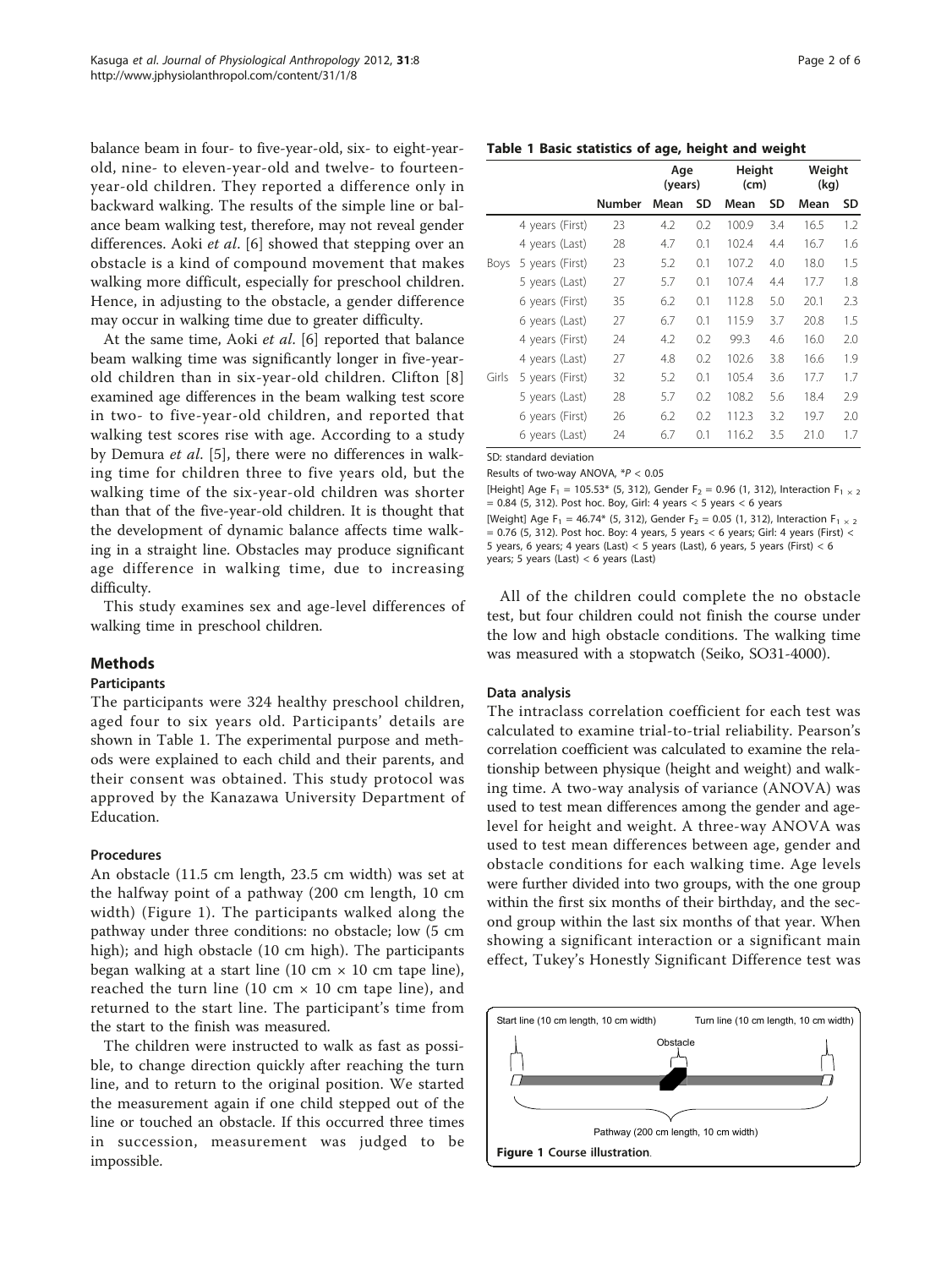used for multiple comparisons. The level of significance was set at  $P < 0.05$ .

## Results

The intraclass correlation coefficient of the walking time for each condition was 0.62 to 0.76 in four-year-old boys, 0.71 to 0.81 in four-year-old girls, 0.64 to 0.83 in fiveyear-old boys, 0.69 to 0.82 in five-year-old girls, 0.66 to 0.78 in six-year-old boys and 0.60 to 0.72 in six-year-old girls.

Table [1](#page-1-0) shows the basic statistics for age, height and weight, and the results of the two-way ANOVA (age × gender). An insignificant interaction was found between height and weight. Height and weight generally tended to increase with age.

The results of correlations and partial correlations between physique and each walking time, according to age and sex, are shown in Table 2. Correlations below 0.43 between walking time and physique were found to be significant, except for girls in the no obstacle condition. Partial correlations were below than 0.35 and showed no significance with respect to the high obstacle course.

The basic statistics regarding walking time according to age, gender and obstacle, and the results of the three-way ANOVA (age  $\times$  gender  $\times$  obstacle) are shown in Table [3](#page-3-0). An insignificant interaction was found between all conditions, and a significant main effect was found in age and obstacle type. Multiple comparisons showed that in the no obstacle condition children performed slower during the first half of their fourth year than all of the five- and six-year-old participants. Walking time was also slower in the older half of the four-year-old group than in the older half of the five- and the six-year-old boys and girls. In the low obstacle course, the children in the first half of their fifth year were slower than boys in the older half of their sixth year. The no obstacle course obtained the

Table 2 Correlations and partial correlations considering age-effect between physique and each walking time, according to gender

|                         |                            |          | <b>Boys</b>                 | Girls    |          |  |
|-------------------------|----------------------------|----------|-----------------------------|----------|----------|--|
|                         |                            |          | Height Weight Height Weight |          |          |  |
| <b>Correlations</b>     | No obstacle<br>condition   | $-0.38*$ | $-0.29*$                    | $-0.25*$ | $-0.14$  |  |
|                         | Low obstacle<br>condition  | $-0.38*$ | $-0.34*$                    | $-0.29*$ | $-0.19*$ |  |
|                         | High obstacle<br>condition | $-0.43*$ | $-0.39*$                    | $-0.33*$ | $-0.23*$ |  |
| Partial<br>correlations | No obstacle<br>condition   | $-0.35*$ | $0.30*$                     | $0.16*$  | $0.17*$  |  |
|                         | Low obstacle<br>condition  | 0.14     | $-0.28*$                    | $0.18*$  | $0.16*$  |  |
|                         | High obstacle<br>condition | $-0.08$  | $-0.09$                     | 0.12     | 0.06     |  |

same results, for both sexes. In the high obstacle course, in addition to yielding the same results as the no obstacle course for both sexes, it was shown that the younger half of the five-year-old group was slower than the older half of the six-year-old group. Moreover, a significant difference among conditions was found only between the two four-year-old groups, and the no obstacle course proved to be slower than the high obstacle course.

Figure [2](#page-4-0) shows moving means of walking times according to each condition in boys and girls. Each walking time shortens with age and its degree showed a small tendency after the last half of 5 years old in boys and girls.

## **Discussion**

If a person is taller, they will also generally have long legs and long steps. Hence, with taller children, walking time should be shorter across a constant distance. The results show that the relationship between height and walking time was significant in the no obstacle condition for boys and in the no obstacle and low obstacle conditions for girls, but both had values lower than 0.35. Adding an obstacle to the course [[6](#page-5-0)] requires a compound stepping movement. It is agreed that stepping affects walking time significantly. In the case of preschool children, even with a 10 cm tall obstacle, it is necessary to elevate the knee to step over it. Hence, it is thought that this unstable motion results in a longer walking time. However, the present results show that the obstacle height had very little effect on the walking time.

Walking time showed an insignificant gender difference in all conditions, for all ages (F-value =  $0.65$ ). Demura *et* al. [[5\]](#page-5-0) reported that gender differences were not found in the walking time of three- to six-year-old children. When setting an obstacle, difficulty during walking increases even on a level path. Hence, it was thought that a gender difference would occur in walking time; however, this hypothesis was rejected. Walking is one of the most basic human movements. Therefore, it is inferred that girls could perform similarly to boys, even if a task like stepping over an obstacle was added.

Preschool children, particularly children under three years old, are unstable when walking on a thin line. Their postural stability requires greater balance ability. Hence, the line walking test, which is more difficult than normal walking, has been used in many studies [[3,5](#page-5-0)] to evaluate dynamic balance. In addition, when stepping over an obstacle, balance ability demands a momentary onelegged standing position. It is assumed, therefore, that preschool children with superior dynamic balance can step smoothly over an obstacle and achieve other ambulatory tasks in a shorter time.

Significant age differences exist in walking time, regardless of the obstacle (F-value = 27.93). Figure [2](#page-4-0) shows the average walking time, which has the tendency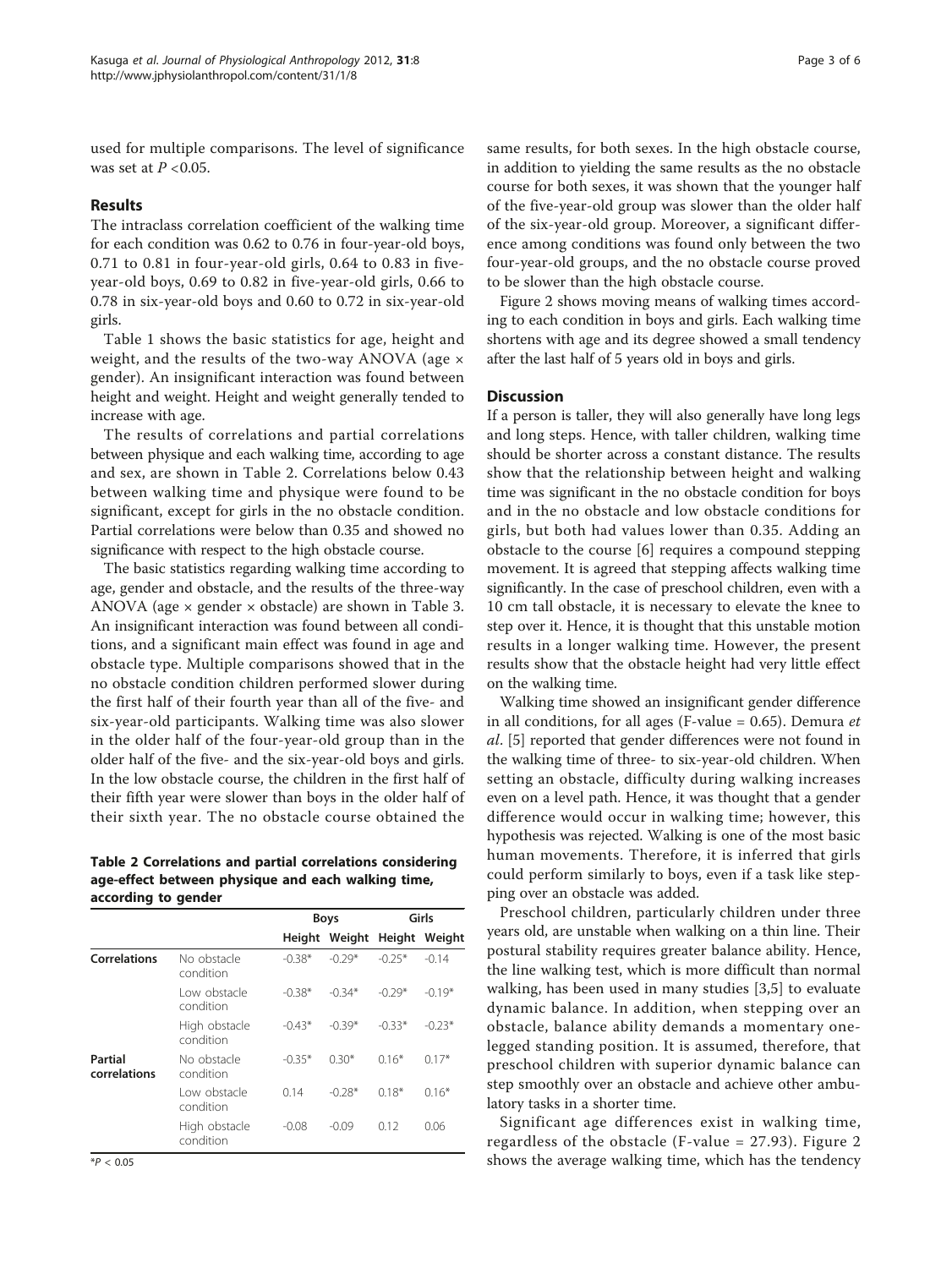<span id="page-3-0"></span>Table 3 Walking time in seconds by age, gender and obstacle

|       |                 |      |           |      |           | No obstacle Low obstacle High obstacle |           |                      |                                               |          |                                                                                               |  |  |  |  |
|-------|-----------------|------|-----------|------|-----------|----------------------------------------|-----------|----------------------|-----------------------------------------------|----------|-----------------------------------------------------------------------------------------------|--|--|--|--|
|       |                 | Mean | <b>SD</b> | Mean | <b>SD</b> | Mean                                   | <b>SD</b> | F-value              |                                               |          | Post hoc                                                                                      |  |  |  |  |
|       | 4 years (First) | 6.0  | 2.0       | 6.5  | 2.4       | 7.5                                    | 4.1       | $F1(1,307) = 0.65$   | No obstacle condition                         |          | Boy•Girl 4 years (First) > 5 years (First), 5 years (Last), 6 years (First), 6 years (Last)   |  |  |  |  |
|       | 4 years (Last)  | 5.5  | 1.3       | 5.9  | 1.3       | 6.7                                    | 1.9       | $F2(5,307) = 27.93*$ |                                               | Boy•Girl | 4 years (Last) $> 5$ years (Last), 6 years (First), 6 years (Last)                            |  |  |  |  |
| Boys  | 5 years (First) | 4.7  | 1.5       | 5.3  | 2.0       | 5.3                                    | 0.9       | $F3(2,614) = 59.58*$ | Low obstacle condition                        |          | Boy-Girl 4 years (First) $> 5$ years (First), 5 years (Last), 6 years (First), 6 years (Last) |  |  |  |  |
|       | 5 years (Last)  | 4.2  | 0.9       | 4.6  | 1.3       | 4.9                                    |           | $F4(5,307) = 0.17$   |                                               | Boy•Girl | 4 years (Last) > 5 years (Last), 6 years (First), 6 years (Last)                              |  |  |  |  |
|       | 6 years (First) | 4.3  | 0.8       | 4.5  | 1.0       | 4.8                                    |           | $F5(2.614) = 0.26$   |                                               | Boy      | 5 years (First) $> 6$ years (Last)                                                            |  |  |  |  |
|       | 6 years (Last)  | 3.7  | 0.6       | 3.9  | 0.9       | 4.2                                    |           |                      | F6 (10,614) = $2.72*$ High obstacle condition |          | Boy Girl 4 years (First) > 5 years (First), 5 years (Last), 6 years (First), 6 years (Last)   |  |  |  |  |
|       | 4 years (First) | 5.9  | 2.1       | 6.8  | 2.7       | 7.2                                    | 2.4       | $F7(10,614) = 0.44$  |                                               | Boy•Girl | 4 years (Last) $> 5$ years (Last), 6 years (First), 6 years (Last)                            |  |  |  |  |
|       | 4 years (Last)  | 5.8  | 1.5       | 6.1  | 1.7       | 6.9                                    | 2.5       |                      |                                               | Boy•Girl | 5 years (First) $> 6$ years (Last)                                                            |  |  |  |  |
| Girls | 5 years (First) | 4.9  | 1.4       | 5.3  | 1.4       | 5.5                                    | 1.3       |                      | 4 years                                       | Boy•Girl | High obstacle condition > No obstacle condition                                               |  |  |  |  |
|       | 5 years (Last)  | 4.3  | 0.8       | 4.8  | 1.0       | 4.9                                    | 1.0       |                      |                                               |          |                                                                                               |  |  |  |  |
|       | 6 years (First) | 4.3  | 1.1       | 4.4  | 0.8       | 4.8                                    | 0.9       |                      |                                               |          |                                                                                               |  |  |  |  |
|       | 6 years (Last)  | 4.2  | 1.2       | 4.3  | 1.0       | 4.4                                    | 1.0       |                      |                                               |          |                                                                                               |  |  |  |  |

F1: gender; F2: age; F3: condition; F4: interaction (gender × age); F5: interaction (gender × condition); F6: interaction (age × condition); F7: interaction (gender × age × condition); SD: standard deviation. \*P < 0.05.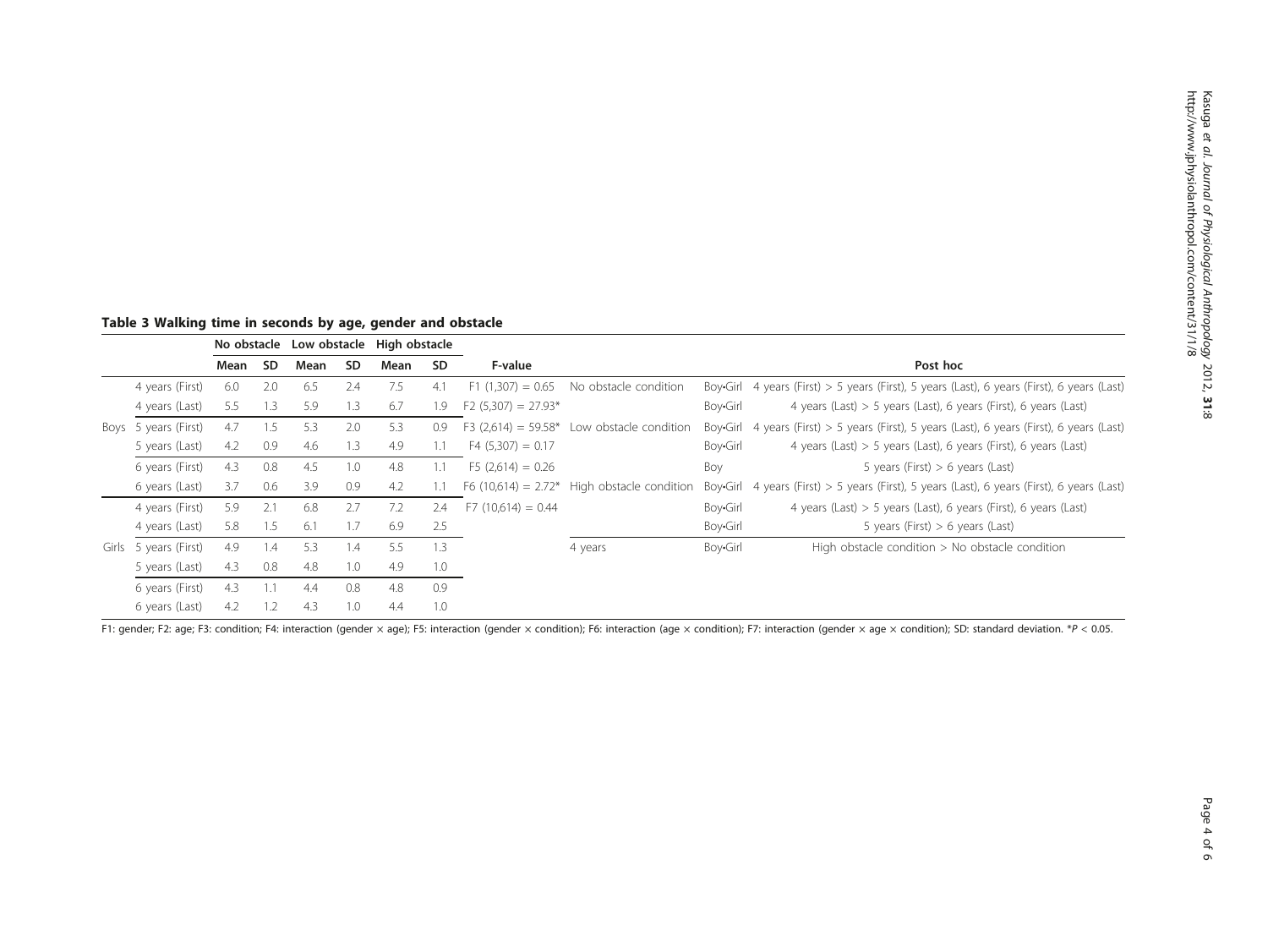<span id="page-4-0"></span>

condition in boys and girls.

to shorten generally and decrease with age, especially after the last half of the fifth year. According to Niederer et al. [[9](#page-5-0)], step number on a balance beam increases over the nine months in five-year-old children. In this study, due to space limitations, a frame (10 cm) in place of a line (2 cm) [\[5](#page-5-0)] was used, and an obstacle was added. The present results reveal that the walking time shortens remarkably across age levels up to the second half of the fifth year, whether or not the obstacle is present. In older children, walking time does not change significantly. Although walking on a line has been used to evaluate the dynamic balance of preschool children [[5\]](#page-5-0), the present results suggest that it may not be adequate for use in children aged five years and older.

The walking time differed between the no-obstacle and high obstacle conditions only in four-year-old boys and girls (F-value = 59.58). When stepping over an obstacle, children must lift one foot higher than the obstacle [\[6](#page-5-0)]. It is necessary to maintain a stable posture, or dynamic balance, because walking necessarily involves standing on only one leg. It may be difficult for four-year-old children to keep a stable posture on one leg due to their short height, even with obstacles at a height of 10 cm. Therefore, it is thought that they need a longer time to step over an obstacle. In addition, no significant difference was found in the walking time between the no-obstacle and the high obstacle conditions in participants five years old and older. Hence, in ages five and over, because of their height (over 105 cm) and the development of their dynamic balance, it is inferred that an obstacle of 10 cm height was not a limitation to walking. Takagi [[10\]](#page-5-0) reported that achievement of compound movement enables until 6 years old. In this study, walking along the obstacle frame requires a compound movement of walking and stepping over. Because they are basic movements, it is inferred that five- to sixyear-old children can easily pass the obstacle course.

Because even four-year-old children can easily achieve simple walking tasks, including a high obstacle (10 cm) on a path may be useful to evaluate dynamic balance when considering all preschool children, which includes both five- and six-year-olds.

## Conclusion

There is no gender difference in walking time after age four, regardless of the obstacle. Walking time shortens with age, but differs little after the last half of the fifth year, except with the high obstacle. A high obstacle affects walking time in four-year-old children. A high obstacle equips the frame to better evaluate dynamic balance in walking.

#### Acknowledgements

KK wrote the manuscript. SD and HA participated in the design of the study and performed the statistical analysis. SS, HS and YU edited the manuscript. All authors read and approved the final manuscript.

#### Author details

<sup>1</sup>Gifu University, Yanagito, Gifu, Gifu, 501-1193, Japan. <sup>2</sup>Graduate School of Natural Science & Technology, Kanazawa University, Kakuma, Kanazawa, Ishikawa, 920-1192, Japan. <sup>3</sup>Kanazawa College of Art, Kodatuno, Kanazawa, Ishikawa 920-8656, Japan.

#### Competing interests

The authors declare that they have no competing interests.

#### Received: 22 August 2011 Accepted: 17 April 2012 Published: 17 April 2012

#### References

- 1. Demura S: Text book of Health and Sports Science Tokyo: Kyorin-Shoin; 2005, 38-60, In Japanese.
- 2. Demura S: Contribution of physical fitness and throw form to ball-throw distance and the sex difference in preschool children. Japan J Phys Educ Hlth Sport Sci 1993, 37:339-350, In Japanese with English abstract.